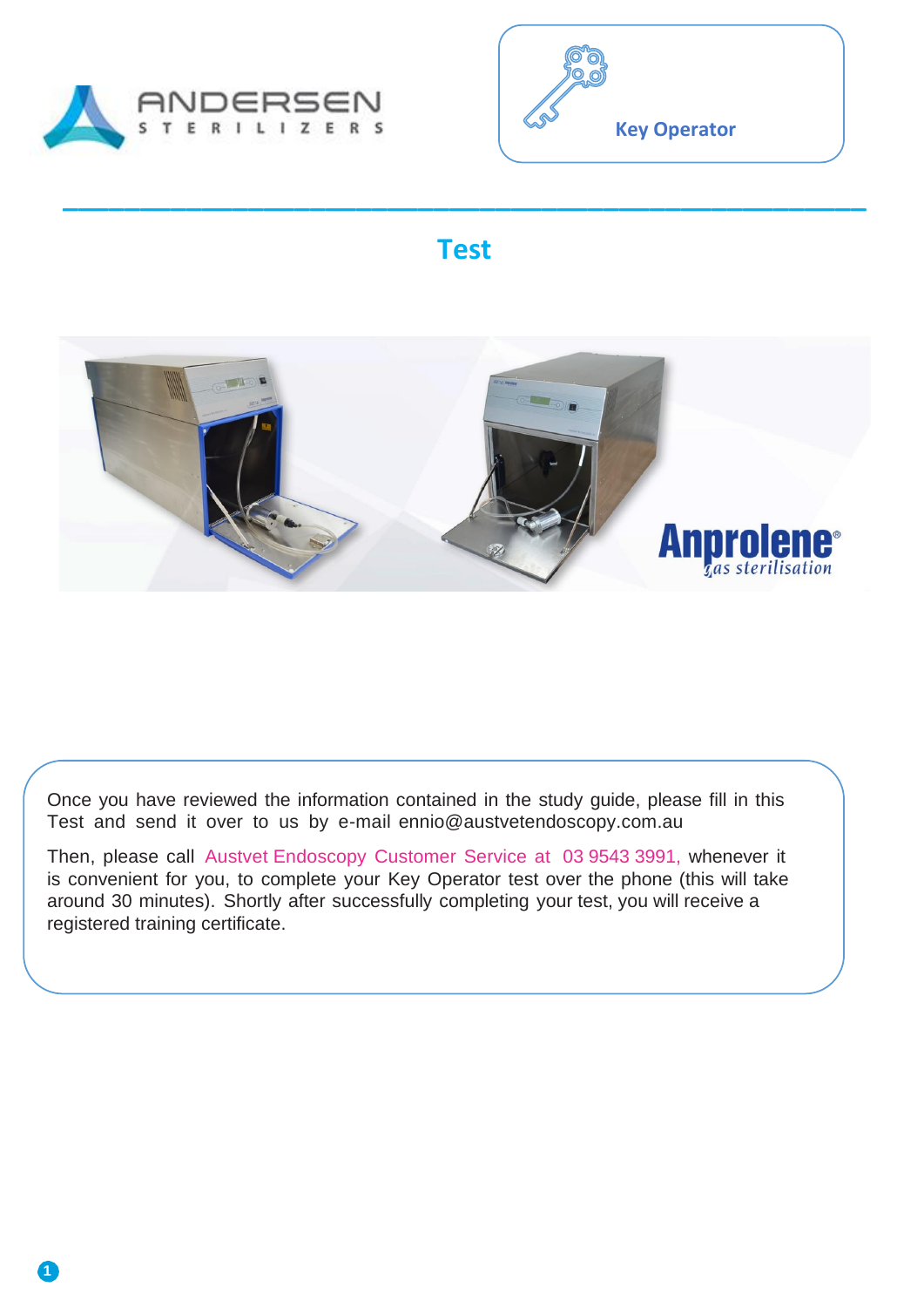



### **Andersen Sterilizers**

**\_\_\_\_\_\_\_\_\_\_\_\_\_\_\_\_\_\_\_\_\_\_\_\_\_\_\_\_\_\_\_\_\_\_\_\_\_\_\_\_\_\_\_\_\_\_\_\_\_\_\_\_**

### **Anprolene® Key Operator Certification Test Model: AN74i, AN74ix, AN74J**

| Title/Position: ___________________ |
|-------------------------------------|
|                                     |
|                                     |
|                                     |

 **\_\_\_\_\_\_\_\_\_\_\_\_\_\_\_\_\_\_\_\_\_\_\_\_\_\_\_\_\_\_\_\_\_\_\_\_\_\_\_\_\_\_\_\_\_\_\_\_\_\_\_\_\_\_\_\_\_\_\_\_\_\_\_\_\_\_\_\_\_\_\_\_\_\_\_\_\_\_\_**

For Austvet Endoscopy Use:

Study Guide Ref: \_\_\_\_\_\_\_\_\_\_\_\_\_\_\_\_\_\_\_\_\_\_\_

Date: \_\_\_\_\_\_\_\_\_\_\_\_\_\_\_\_\_\_\_\_\_\_\_\_\_\_\_\_\_\_\_\_

Administered by: \_\_\_\_\_\_\_\_\_\_\_\_\_\_\_\_\_\_\_\_\_\_\_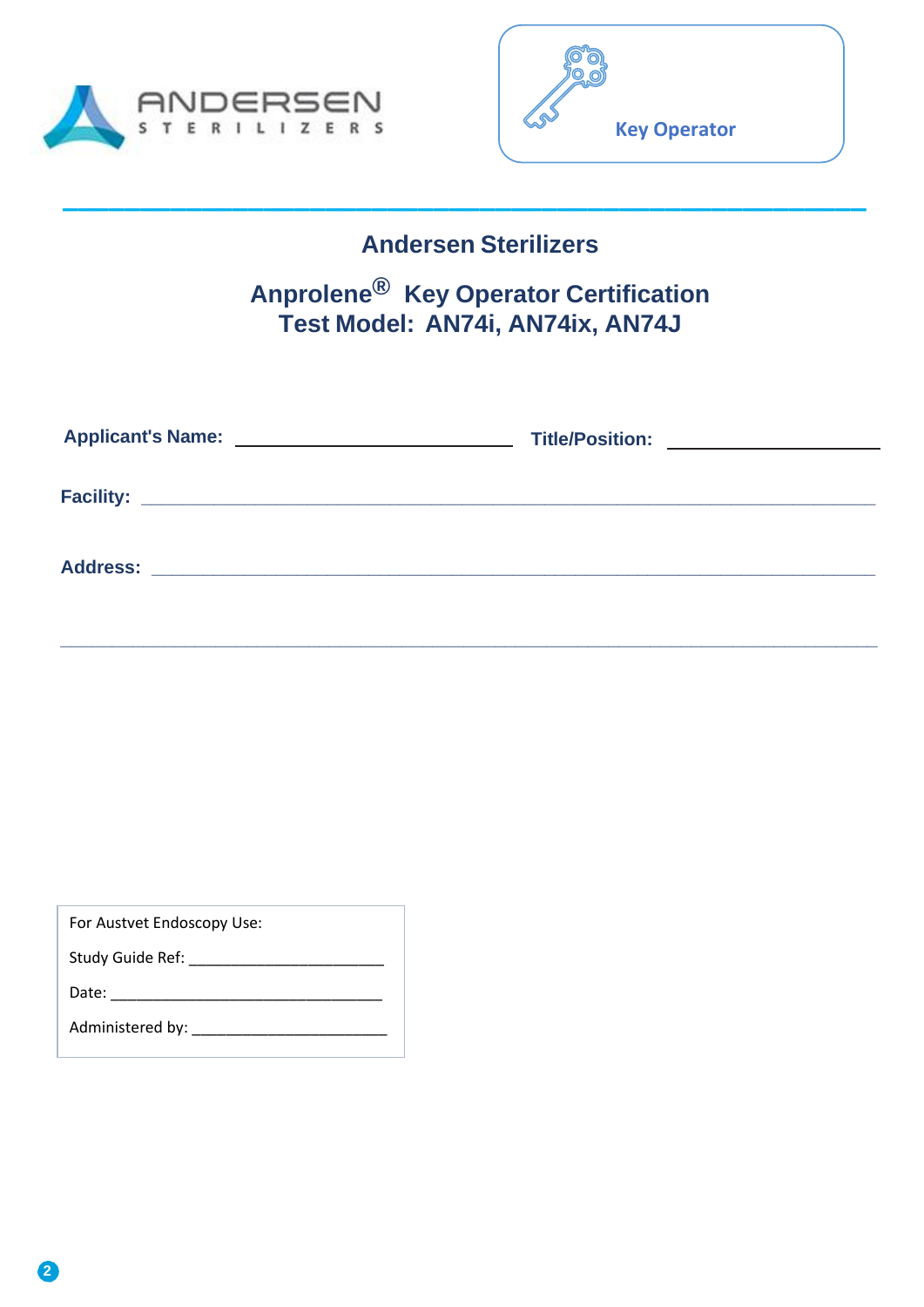



## **1.Preparing for Sterilisation**

**1. When preparing items for sterilisation, what four basic steps must always be followed?**

**\_\_\_\_\_\_\_\_\_\_\_\_\_\_\_\_\_\_\_\_\_\_\_\_\_\_\_\_\_\_\_\_\_\_\_\_\_\_\_\_\_\_\_\_\_\_\_\_\_\_\_\_**

| a. |  |
|----|--|
| b. |  |
| C. |  |
| d. |  |
|    |  |

**2. How well must items be washed prior to sterilisation?**

**3. Please state 3 accepted methods for drying an item prior to sterilisation:**

| a. |  |  |  |
|----|--|--|--|
|    |  |  |  |
|    |  |  |  |

**4. State why heat or hot air must not be used to dry an item prior to sterilisation**

**5. What 3 types of wrapping materials can be used with Anprolene and what is the shelf life?**



**6. What two procedures should be followed when sterilising items that contain batteries? Why?**

| . . | _________ |  |  |
|-----|-----------|--|--|
| . . |           |  |  |
|     |           |  |  |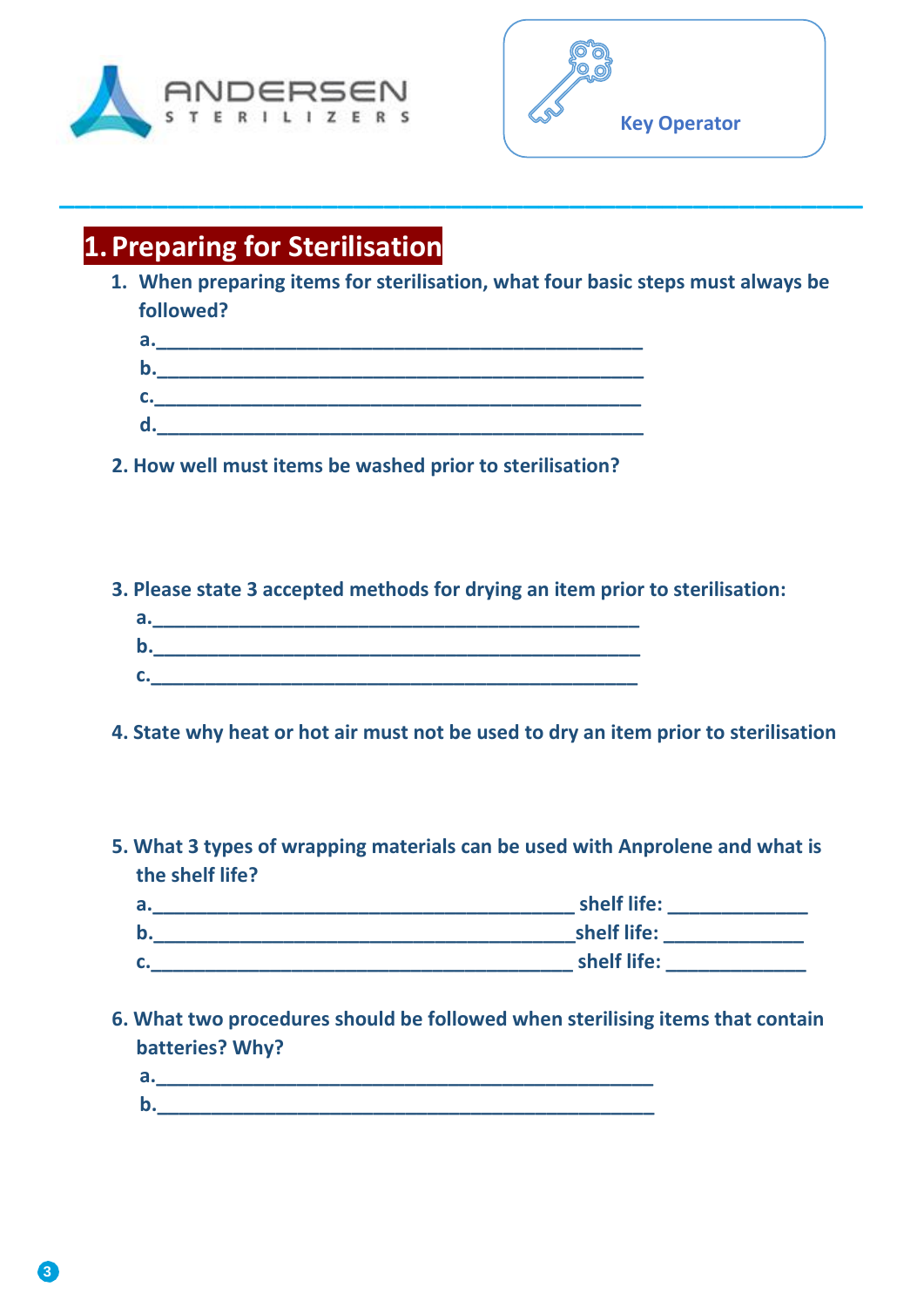



**7. If relative Humidity is less than 35% in the room where preparation and sterilsation takes place, it is necessary to humidify instruments before they can be sterilised. Why?**

**\_\_\_\_\_\_\_\_\_\_\_\_\_\_\_\_\_\_\_\_\_\_\_\_\_\_\_\_\_\_\_\_\_\_\_\_\_\_\_\_\_\_\_\_\_\_\_\_\_\_\_\_**

**8. The simplest way to humidify items is to wash them, if an item cannot be washed, i.e. a camera or drill. What procedure would you use the humidify the item?**

# **2. The Sterilisation Cycle**

**9. You have everything on hand to run a sterilisation cycle. The items are washed, dried, and wrapped. Describe in your own words the correct sequence to run the Anprolene cycle in your steriliser.**

**\_\_\_\_\_\_\_\_\_\_\_\_\_\_\_\_\_\_\_\_\_\_\_\_\_\_\_\_\_\_\_\_\_\_\_\_\_\_\_\_\_\_\_\_\_\_\_\_\_\_\_\_**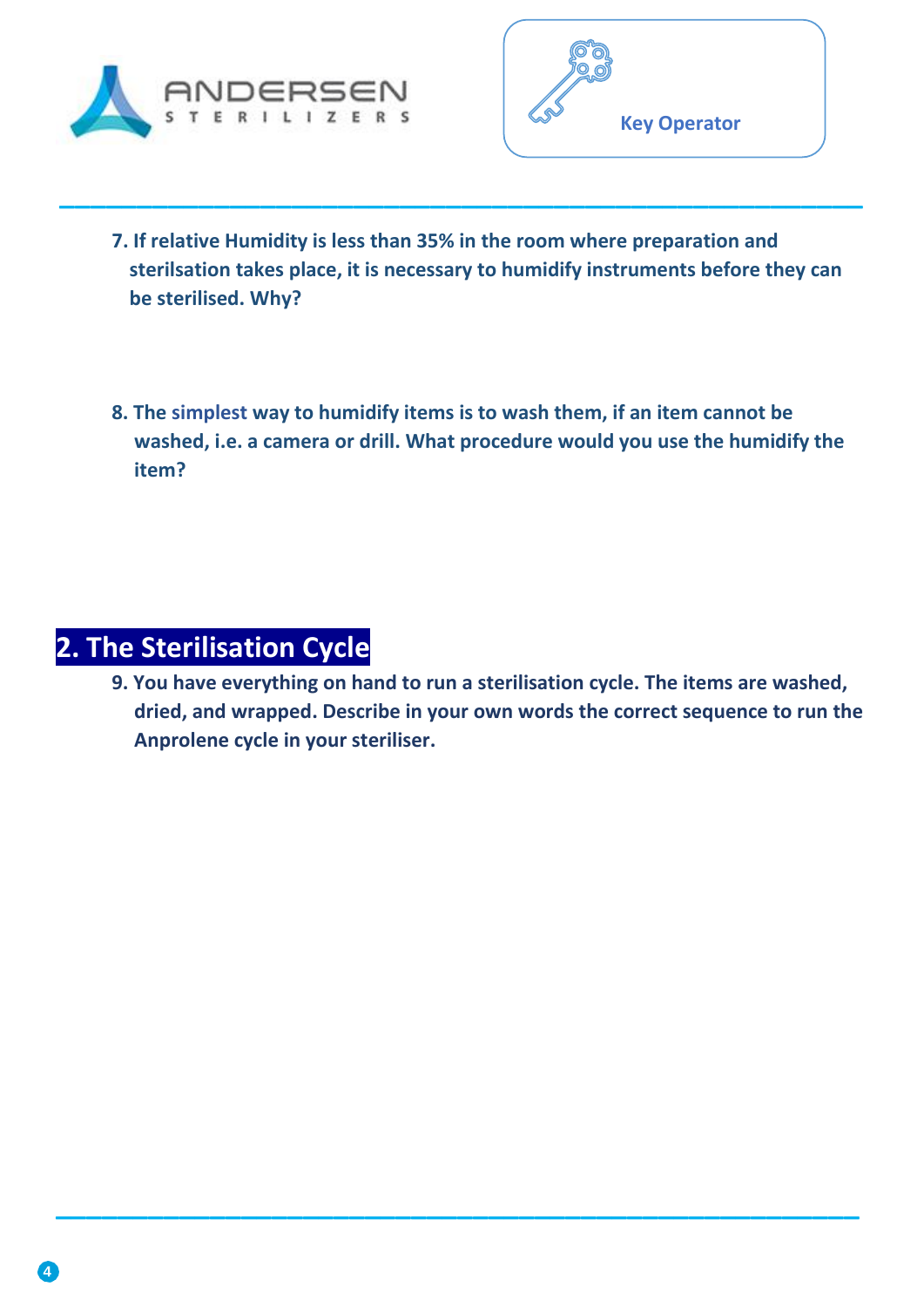



### **3. Parameters for Sterilisation**

**10. Which cycle is used for most items?** 

- **11. What should the minimum temperature be in the room throughout the cycle? Why?**
- **12. When should you use a humidichip in the cycle?**
- **13. What is the maximum weight for a 40L liner bag?**
	- **a. Normal bag of mixed items \_\_\_\_\_\_\_\_\_\_\_\_\_\_\_\_\_ b. A full bag of absorbent items\_\_\_\_\_\_\_\_\_\_\_\_\_\_\_\_**
- **4. Sterility Assurance**

**14. Why should a biological indicator or dosimeter (AN87) be used in every cycle?**

**15. Does exposure indicator tape prove sterilisation?**

### **5. Safety Precautions**

**16. Give 2 reasons why the gas release bag containing the ampoule should never be opened.**

**17. How can personnel exposure to EO be monitored?**

**18. Sterilisation happens inside the liner bag once the ampoule is broken, why must the steriliser be running during cycle operation?**

**\_\_\_\_\_\_\_\_\_\_\_\_\_\_\_\_\_\_\_\_\_\_\_\_\_\_\_\_\_\_\_\_\_\_\_\_\_\_\_\_\_\_\_\_\_\_\_\_\_\_\_\_**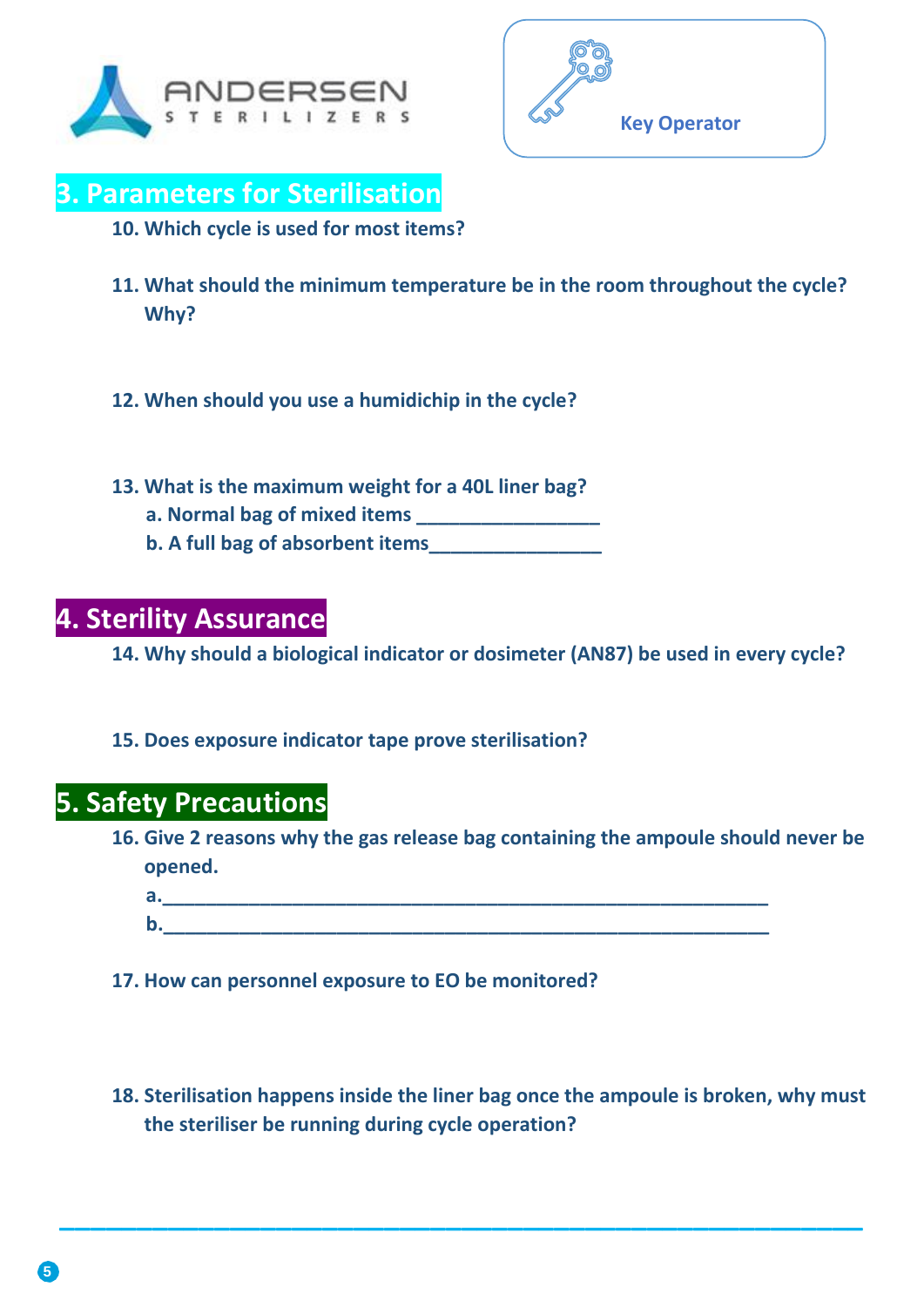



**19. What should you do if liquid EO comes into contact with part of the body?**

## **6. Important Considersations**

**20. Why should the liner bags never be re-used for sterilisation?**

- **21. Where can the liner bag and Anprolene ampoule be disposed of?**
- **22. Why mustn't food, liquid, oils, powders or drugs be sterilised in EO?**
- **23. Tubing over a metre long, large loads or absorbent items should be processed on which cycle?**
- **24. Tubing and absorbent material require aeration before they are used on a patient.**
	- **a. What is the minimum temperature at which aeration should take place?**
	- **b. How long should items be aerated for before they are used?**
	- **c. If aeration time is insufficient and EO is retained in an item, what could happen?**

**\_\_\_\_\_\_\_\_\_\_\_\_\_\_\_\_\_\_\_\_\_\_\_\_\_\_\_\_\_\_\_\_\_\_\_\_\_\_\_\_\_\_\_\_\_\_\_\_\_\_\_\_**

**\_\_\_\_\_\_\_\_\_\_\_\_\_\_\_\_\_\_\_\_\_\_\_\_\_\_\_\_\_\_\_\_\_\_\_\_\_\_\_\_\_\_\_\_\_\_\_\_\_\_\_\_\_\_\_\_\_\_\_**

- **25. Which 2 materials do not require aeration?**
	- **a. \_\_\_\_\_\_\_\_\_\_\_\_\_\_ b.** \_\_\_\_\_\_\_\_\_

**\_\_\_\_\_\_\_\_\_\_\_\_\_\_**

**\_\_\_\_\_\_\_\_\_\_\_\_\_\_**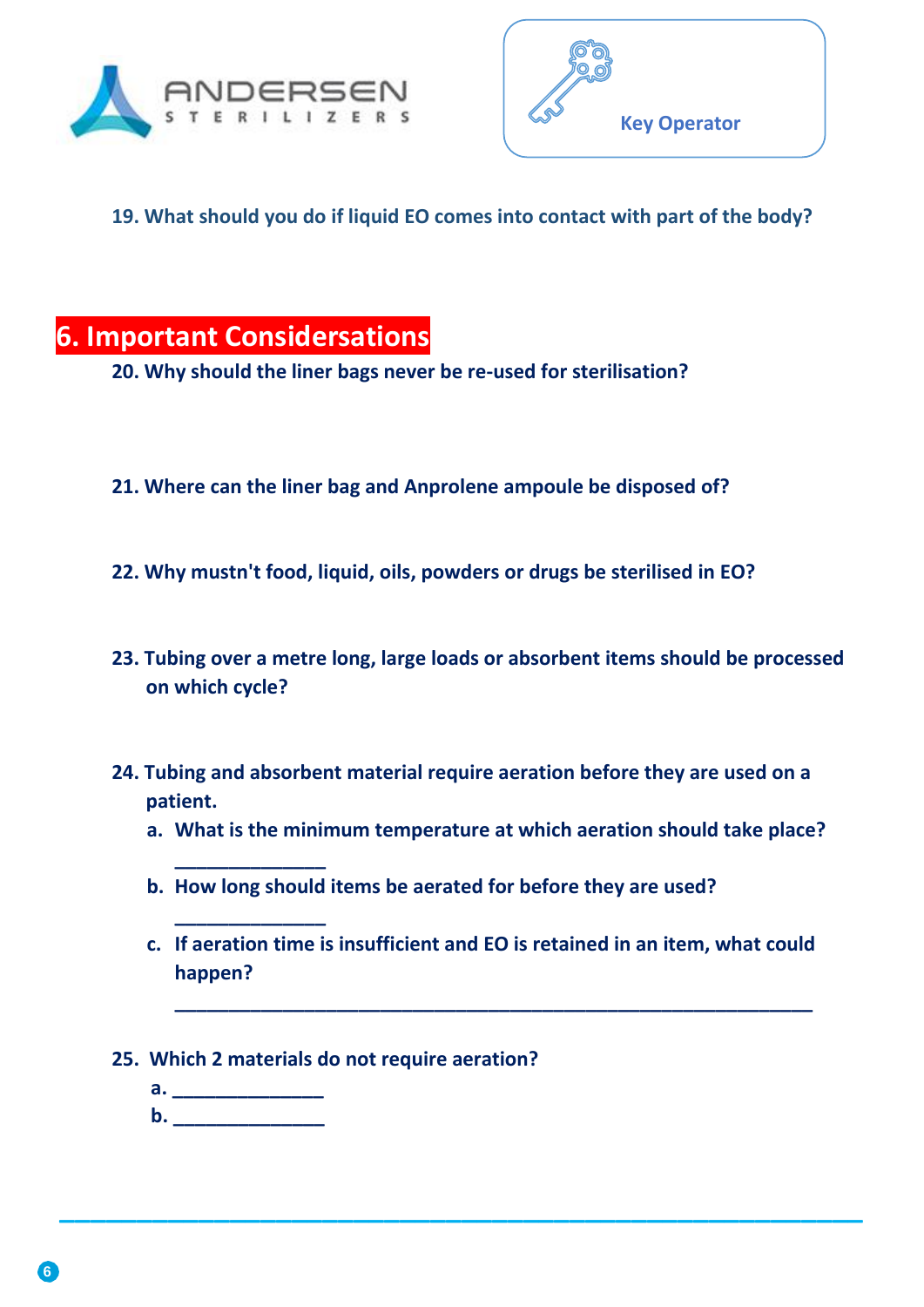



- **26. What is the reason for the 2-hour purge at the end of the cycle?**
- **27. Why should sparks or flames be avoided near the steriliser during a cycle?**
- **28. Why should the cabinet never be opened during a cycle?**
- **29. Why should you always lock the steriliser and remove the key?**
- **30. What should you do if an ampoule is accidentally activated outside of the liner bag?**
- **31. Do you know where you can find the Safety Data Sheet for Anprolene?**
- **32. When the cycle is complete and the exit button re-appears on the screen, why should you always open the door before switching the power off?**

**\_\_\_\_\_\_\_\_\_\_\_\_\_\_\_\_\_\_\_\_\_\_\_\_\_\_\_\_\_\_\_\_\_\_\_\_\_\_\_\_\_\_\_\_\_\_\_\_\_\_\_\_**

**33. If you have a problem with your steriliser who should you call? a. For emergency information on chemical spills/problems?**

**\_\_\_\_\_\_\_\_\_\_\_\_\_\_\_\_\_\_\_\_\_\_\_\_\_\_\_\_\_\_\_\_\_\_\_\_\_\_\_\_\_\_\_\_\_\_\_\_**

**\_\_\_\_\_\_\_\_\_\_\_\_\_\_\_\_\_\_\_\_\_\_\_\_\_\_\_\_\_\_\_\_\_\_\_\_\_\_\_\_\_\_\_\_\_\_\_\_**

 **b. For any other issues**

**34. Have you been given a demonstration on how to use the steriliser?**